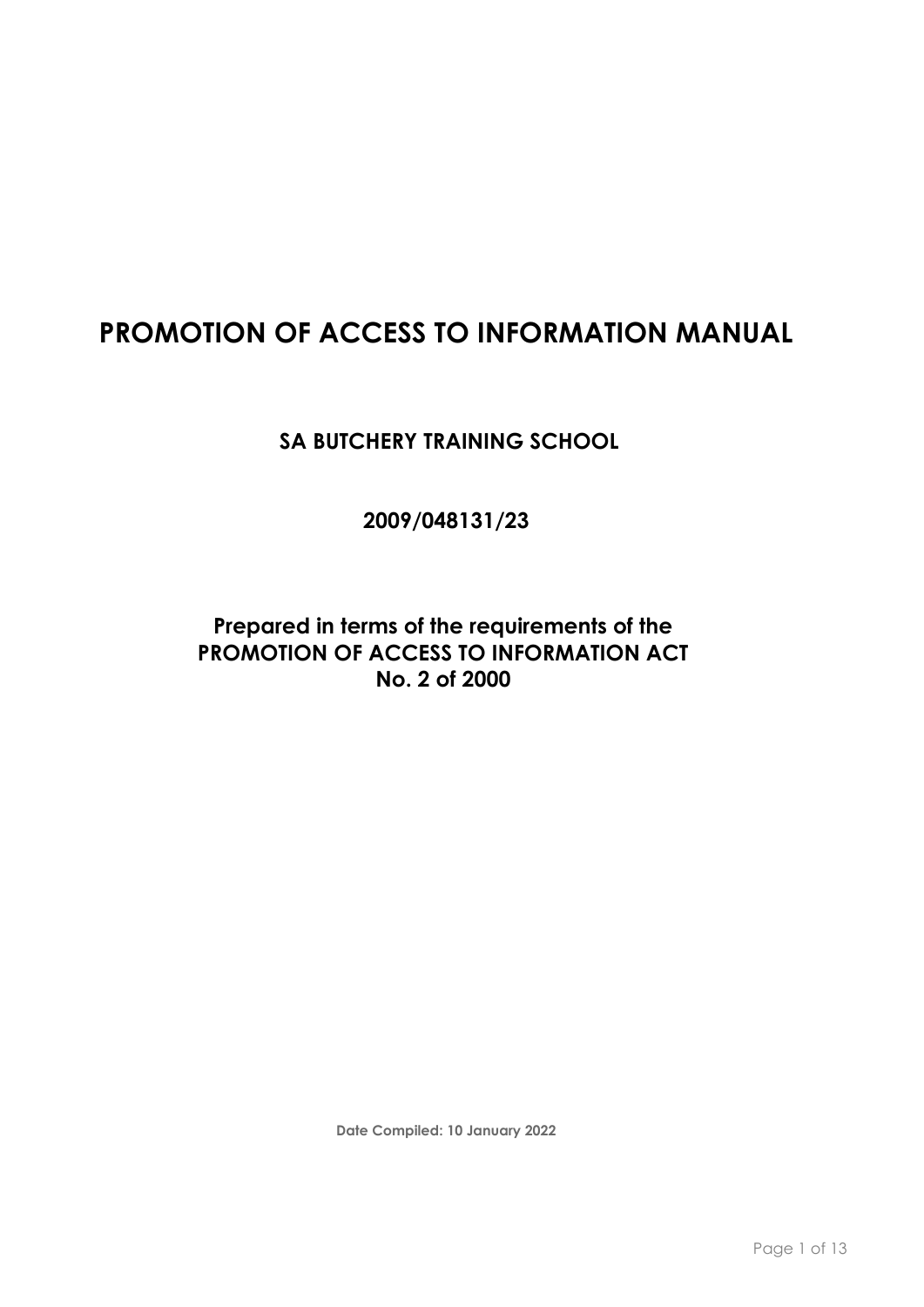## **1. INTRODUCTION**

The Promotion of Access to Information Act 2 of 2000 ("PAIA" or "the Act") gives effect to the Constitutional right of access to any information held by the state and any information that is held by another person and that is required for the exercise or protection of any rights. The Protection of Personal Information Act 2013 has amended the PAIA and also requires from private bodies to disclose certain information through the relevant organisation's PAIA Manual.

Specifically, section 51(1) of the Act, read with the Protection of Personal Information Act of 2013, requires a private body to compile a manual that must contain information as specified and required by both PAIA and POPI. In addition, the PAIA manual must set out the formal procedure that a person must follow in order to request to view, update or delete personal information held by the private body.

In this context, a "private body" is defined as any natural person who carries or has carried on any trade, business or profession, but only in such capacity or any partnership which carries or has carried on any trade, business or profession or any former or existing juristic person (e.g. any company, close corporation or business trust).

This organisation falls within the definition of a "private body" and this Manual has been compiled in accordance with the said provisions and to fulfil the requirements of the Act.

In terms of the Act, where a request for information is made to a body, there is an obligation to provide the information, except where the Act expressly provides that the information may not be released. In this context, Section 9 of the Act recognises that access to information can be limited. In general the limitations relate to circumstances where such release would pose a threat to the protection of privacy, commercial confidentiality, and the exercising of efficient governance.

Accordingly, this manual provides a reference to the records held and the process that needs to be adopted to access such records.

**All requests for access to information (other than information that is available to the public) must be addressed to the Head of the Business named in section 2 of this Manual.**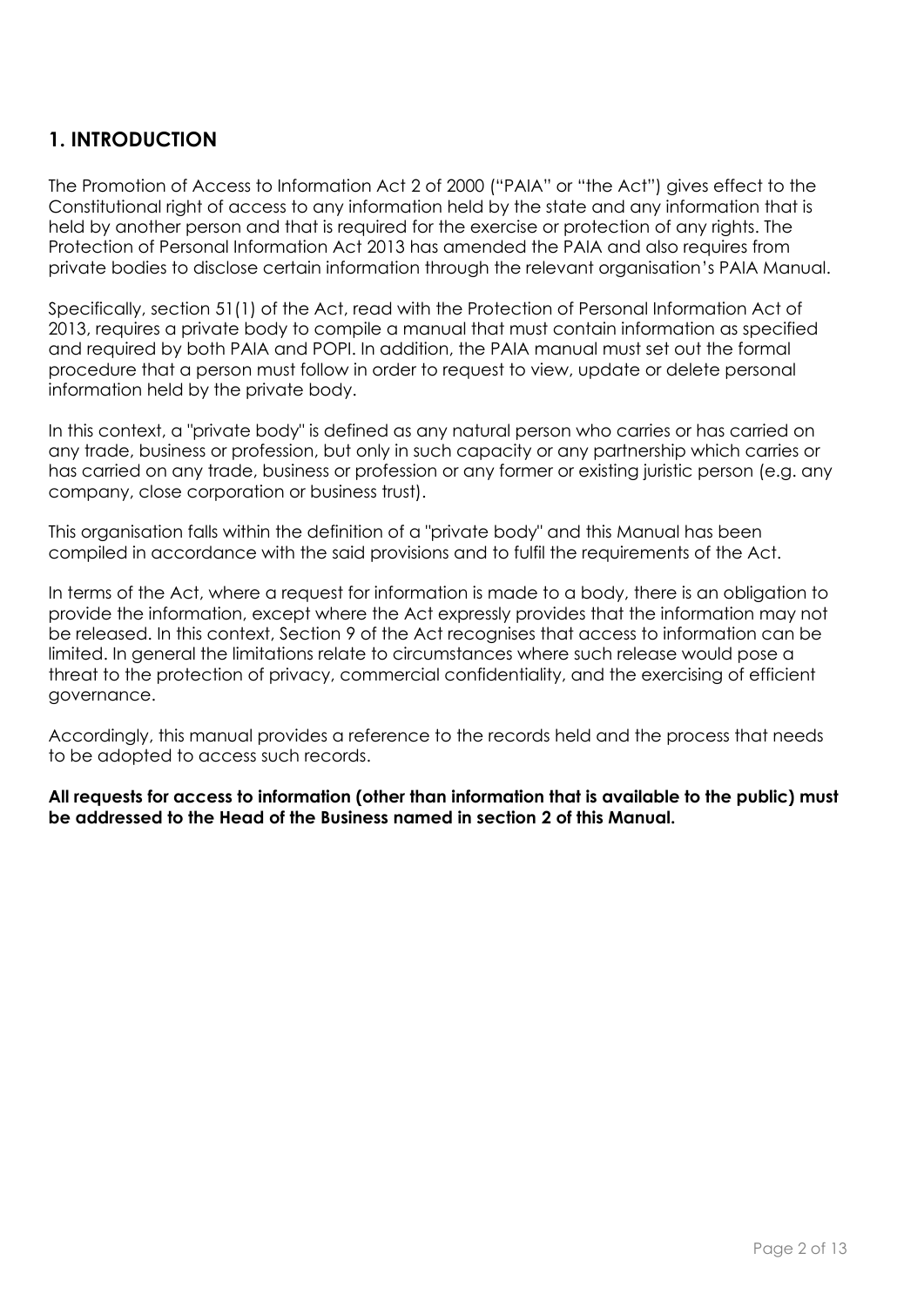### **2. BUSINESS AND CONTACT DETAILS**

| <b>Name of Business:</b> | SA BUTCHERY TRAINING SCHOOL                            |
|--------------------------|--------------------------------------------------------|
| <b>Head of Business:</b> | Mrs ANZELLE VAN NIEKERK                                |
| <b>Position:</b>         | DIRECTOR / MODERATOR                                   |
| <b>Postal Address:</b>   | PO BOX 25651, GEZINA, Gauteng, 0031                    |
| <b>Physical Address:</b> | 1052 HERTZOG STREET, VILLIERA, PRETORIA, Gauteng, 0084 |
| <b>Phone Number:</b>     | 0123303652                                             |
| <b>Email Address:</b>    | info@butcherschool.co.za                               |
| Website:                 | www.butcherschool.co.za                                |

## **3. SECTION 51(1) OF THE PROMOTION OF ACCESS TO INFORMATION ACT (THE ACT)**

- 3.1 The Act grants a requester access to records of a private body, if the record is required for the exercise or protection of any rights. If a public body lodges a request, the public body must be acting in the public interest.
- 3.2 Requests in terms of the Act must be made in accordance with the prescribed procedures, at the rates provided. The forms and tariff are dealt with in regulations 6 and 7 of the Act.
- 3.3 Requesters are referred to the Guide which, in terms of Section 10 as amended, has been compiled by the Information Regulator established in terms of section 39 of the Protection of Personal Information Act, 2013, and which contains information for the purposes of exercising Constitutional Rights.

A "Request for a copy of the Guide (Form 1)" is available at:

<https://www.justice.gov.za/inforeg/docs2-f.html>

The Guide is also available at:

| JD House, 27 Stiemens Street Braamfontein, Johannesburg, 2001 |
|---------------------------------------------------------------|
| P.O. Box 31533 Braamfontein, Johannesburg, 2017               |
| 010 023 5200                                                  |
| PAIACompliance@infoRegulator.org.za                           |
|                                                               |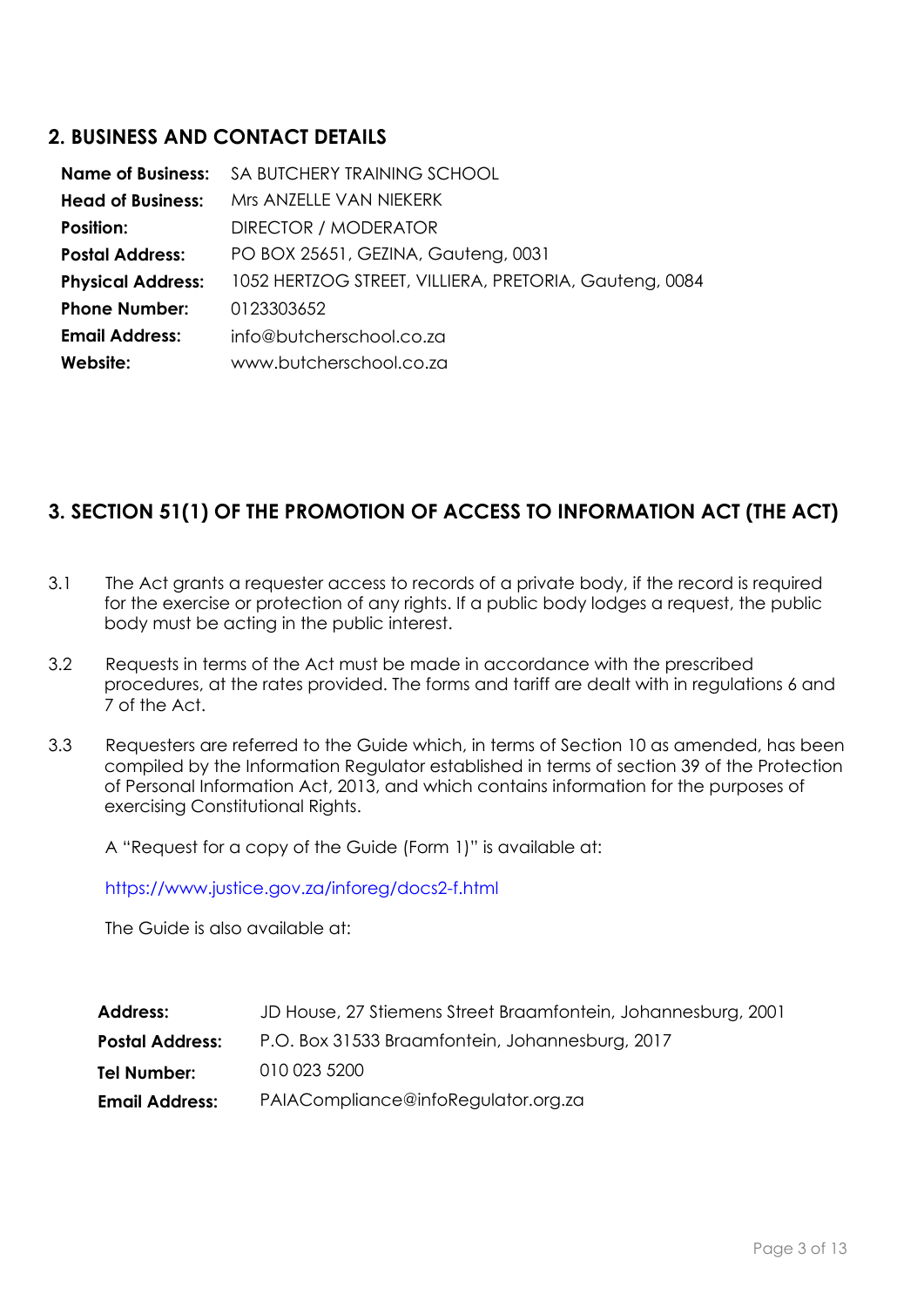## **4. RECORDS AVAILABLE IN TERMS OF SECTION 52(2) OF THE ACT**

Not applicable.

## **5. RECORDS THAT ARE HELD AT THE OFFICES OF THE BUSINESS**

The following is a list of records that are held at the business's office:

### **Administration**

- Attendance registers
- Correspondence
- Minutes of Management Meetings
- Minutes of Staff Meetings

#### **Human Resources**

- Conditions of Service
- Employee Records
- Employment Contracts
- Employment Equity Records
- General Correspondence
- Industrial and Labour Relations Records
- Information relating to Health and Safety Regulations
- Performance Appraisals
- Personnel Guidelines, Policies and Procedures
- Remuneration Records and Policies
- Skills Requirements
- Staff Recruitment Policies
- Training Records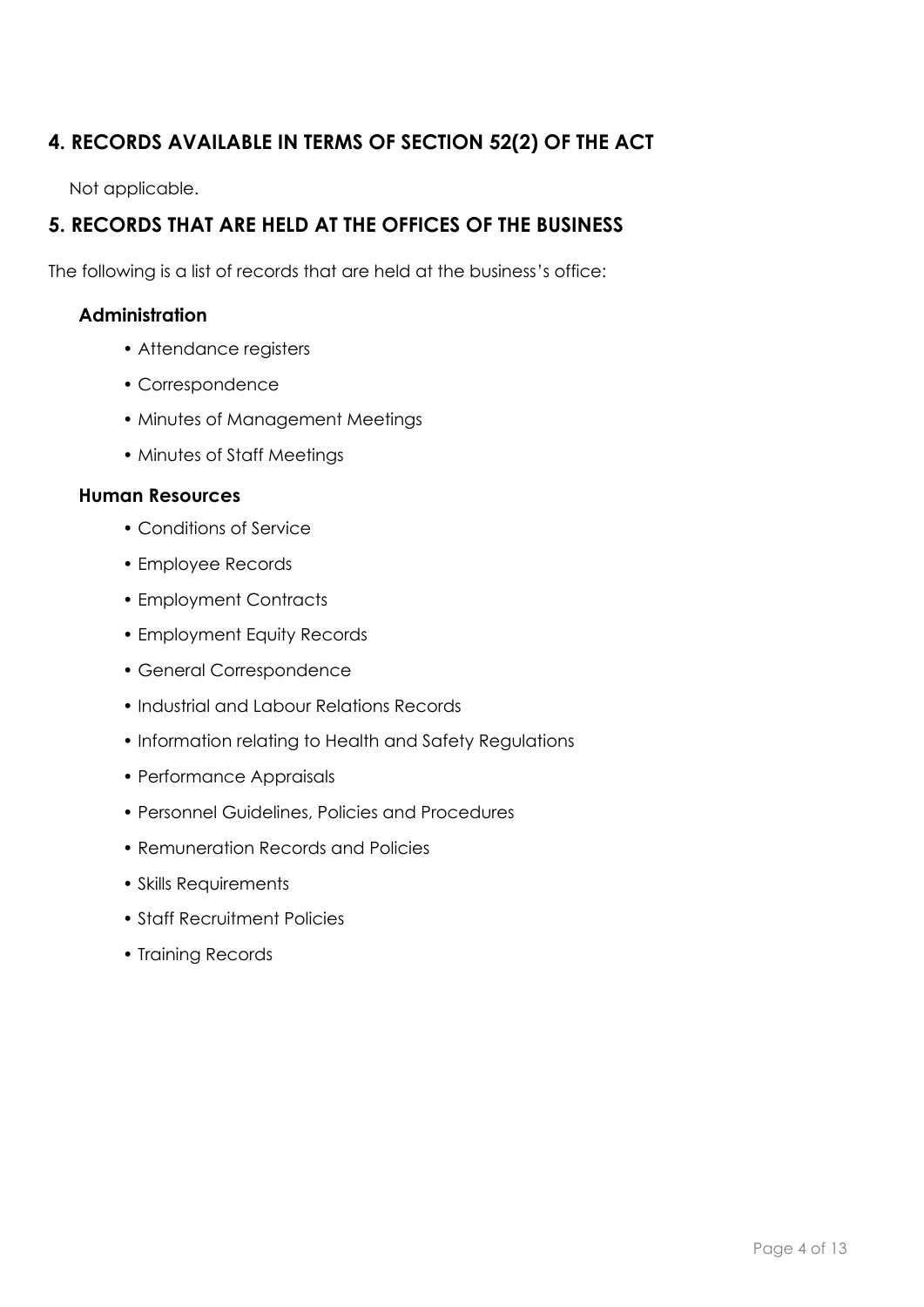### **Operations**

- Brochures on Company Information
- Client and Customer Registry
- Contracts
- General Correspondence
- Information relating to Employee Sales Performance
- Information relating to Work-In-Progress
- Marketing and Future Strategies
- Marketing Records
- Production Records
- Sales Records

#### **Finances**

- Annual Financial Statements
- Asset Register
- Banking Records
- Budgets
- Contracts
- Financial Transactions
- General Correspondence
- Insurance Information
- Internal Audit Records
- Management Accounts
- Purchase and Order Information
- Tax Records (company and employee)

#### **Information Technology**

- IT Policies and Procedures
- Network Diagrams
- User Manuals

#### **Statutory Records:**

At present these include records (if any) held in terms of:

• Basic Conditions of Employment 75 of 1997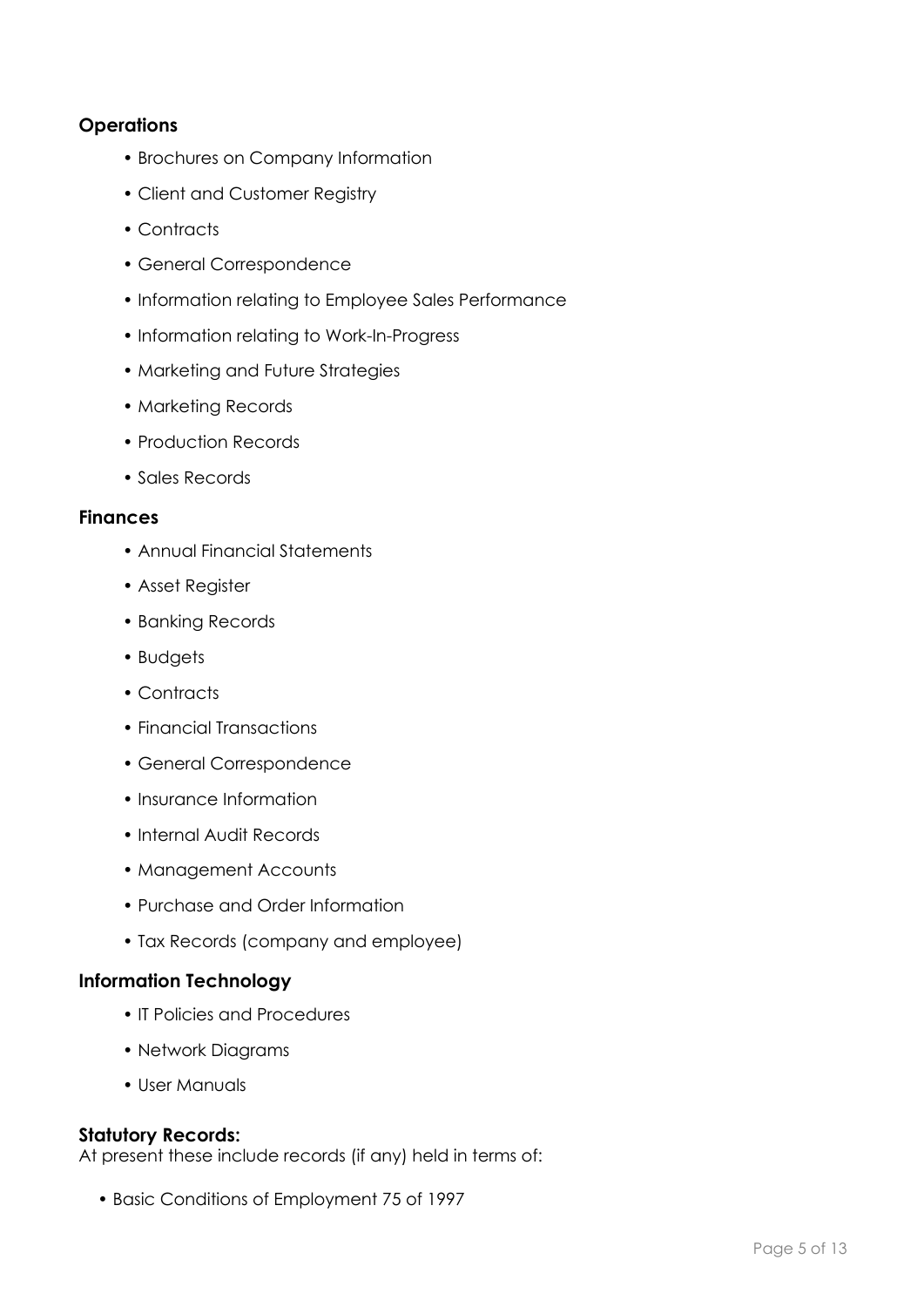- Close Corporations Act 69 of 1984
- Compensation for Occupational Injuries and Health Diseases Act 130 of 1993
- Consumer Protection Act 68 of 2008
- Debtor Collectors Act 114 of 1998
- Employment Equity Act 55 of 1998
- Electronic Communications and Transactions Act 25 of 2002
- Financial Intelligence Centre Act 38 of 2001
- Income Tax Act 95 of 1967
- Labour Relations Act 66 of 1995
- Occupational Health & Safety Act 85 of 1993
- Protection of Businesses Act 99 of 1978
- National Credit Act 34 of 2005
- Short Term Insurance Act 53 of 1998
- Skills Development Levies Act 9 of 1999
- Promotion of Access to Information Act 2 of 2000
- Skills Development Act 97 of 1998
- Tax Administration Act No 28 of 2011
- Unemployment Contributions Act 4 of 2002
- Unemployment Insurance Act 63 of 2001
- Value Added Tax Act 89 of 1991

### **6. PROCESSING OF PERSONAL INFORMATION**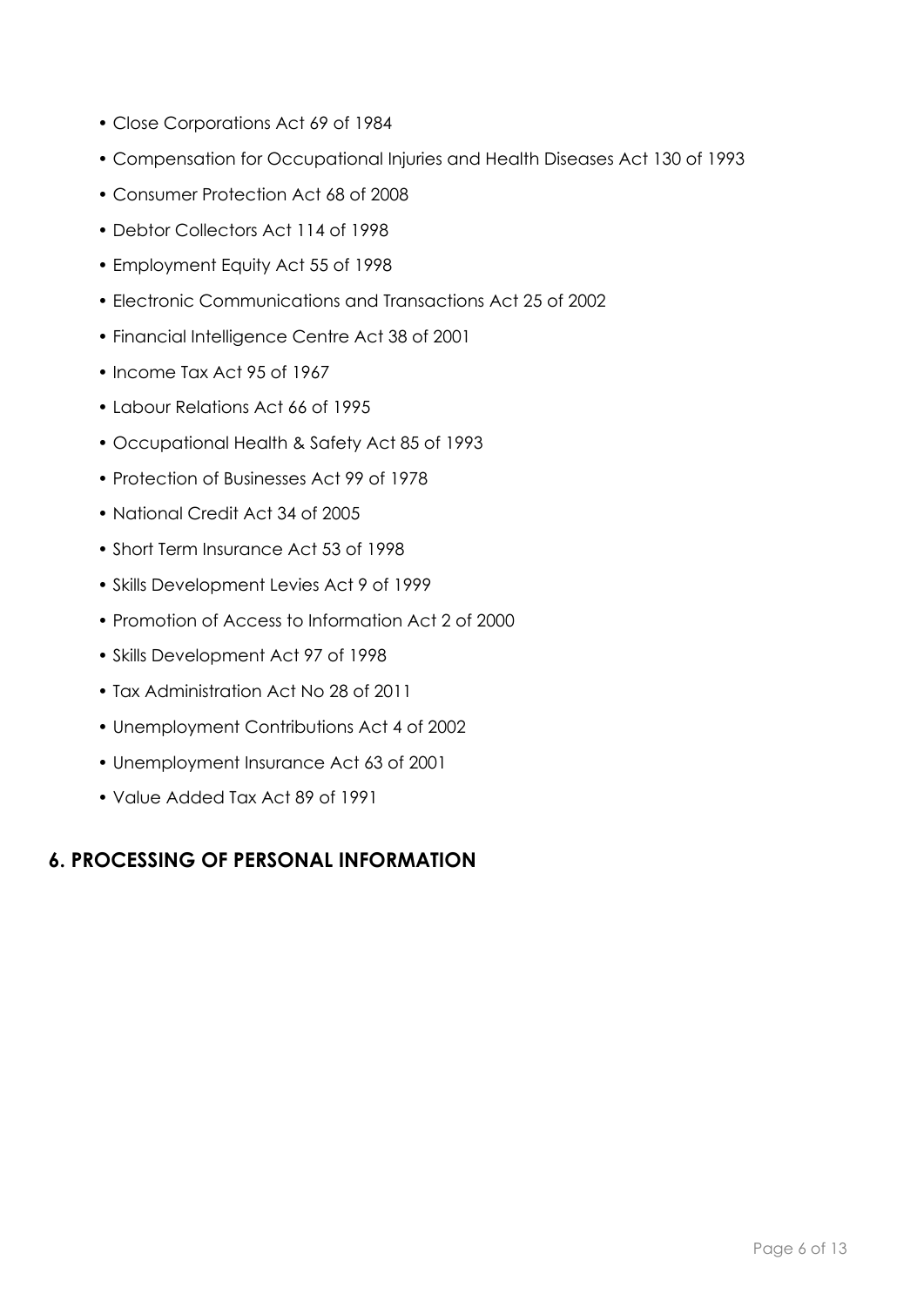#### **Purpose of Processing**

• Historical record keeping, research and recording statistics necessary for fulfilling our business objectives.

- Keeping of accounts and records
- Marketing and advertising

• Monitoring, maintaining and managing our contractual obligations to customers, clients, suppliers, service providers, employees, directors and other third parties

• Monitoring, maintaining and managing our contractual obligations to customers, clients, suppliers, service providers, employees, National Executive Council members and other third parties

- Obtaining information necessary to provide contractually agreed services to customers and clients
- Resolving and tracking complaints
- Staff administration
- Verifying information provided to us

#### **Categories of Data Subjects**

• Clients and client's employees (inclusion of member records), representatives, agents, contractors and service providers

• Existing and former employees (including contractors, agents, temporary and casual employees)

• Our stakeholders

• Suppliers and service providers and their respective authorised employees, representatives, agents, contractors and service providers of such suppliers and service providers

#### **Categories of Personal Information processed**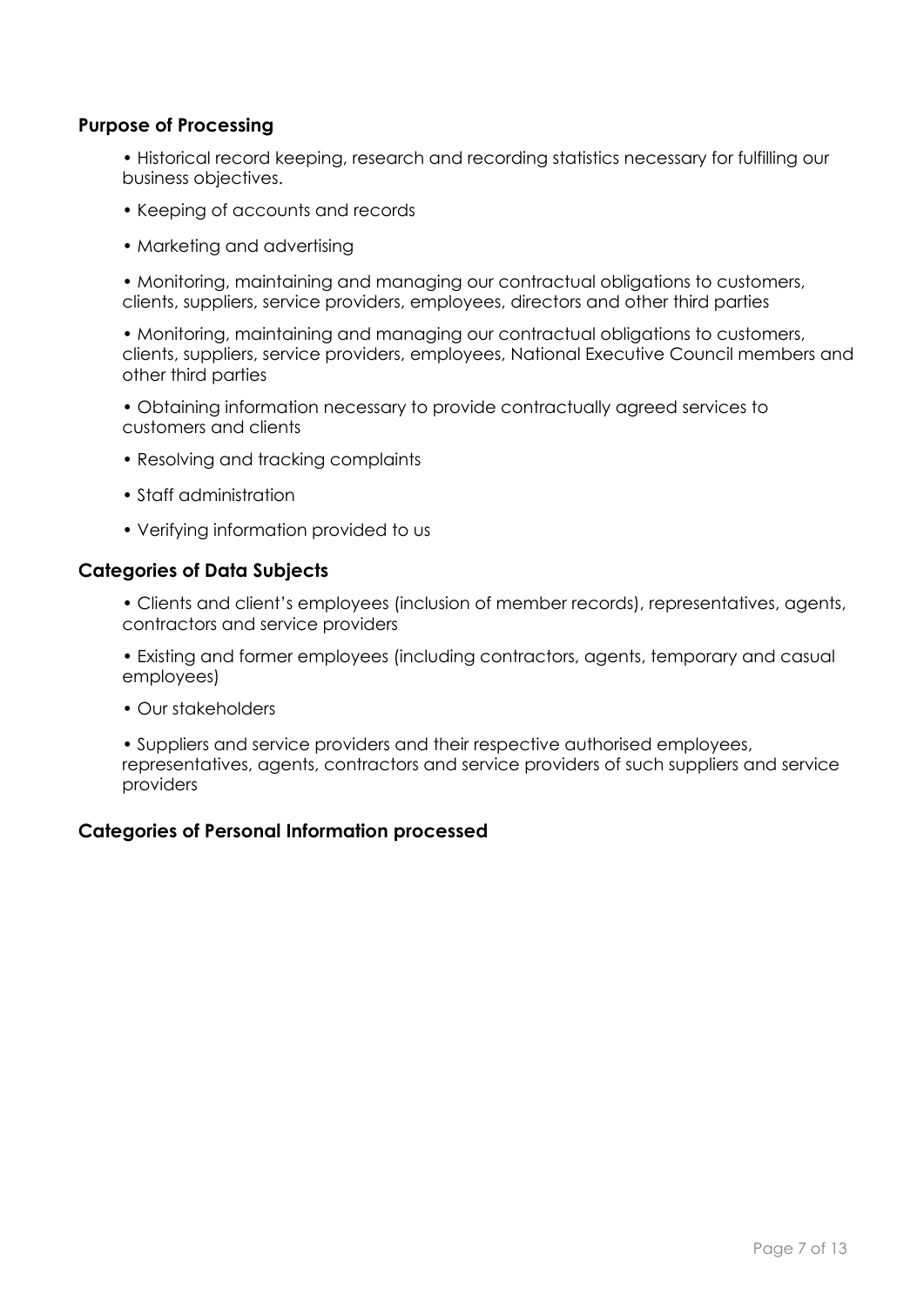#### **Natural Persons**

- Names
- Physical and postal addresses
- Date of birth
- ID number
- Tax related information
- Nationality
- Gender
- Confidential correspondence
- Email address
- Telephone number
- Online identifier or other particular assignment to the person

#### **Juristic Persons**

- Names of contact persons
- Name of Legal Entity
- Registration Number
- Physical and Postal address and contact details
- Financial information
- Founding documents
- Tax related information
- Authorised signatories, beneficiaries, ultimate beneficial owners
- BBBEE information

### **Categories of special information processed**

- Racial / ethnic origin
- Offences / alleged offences
- Physical / mental health details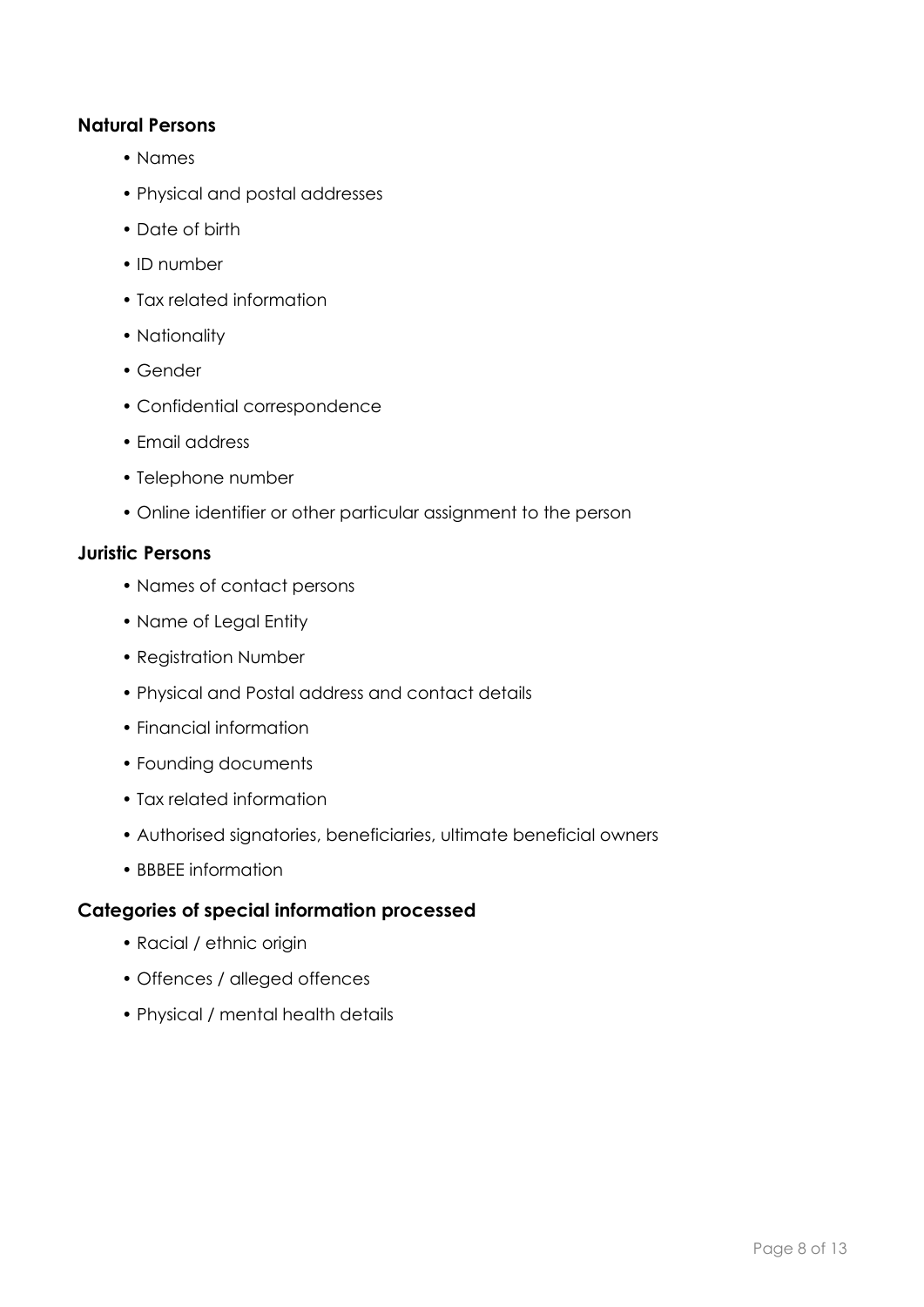#### **Possible Recipients of Personal Information**

- Auditors
- Banks and other financial institutions.
- Debt collection and tracing agencies
- Educators and examining bodies
- Employees of the organisation
- Family, associates and representatives of the person whose personal information is processed
- Police / courts where necessary
- Regulatory, statutory and government bodies
- Suppliers, service providers, vendors, agents and representatives of such entities
- Third party verification agencies and credit bureau

#### **Trans-border / cross border flows of personal information**

It may be required from time to time need to share personal information of data subjects with third parties in other countries. Any sharing of personal information of data subjects with third parties in other countries will be done only if the recipient of the information is subject to a law, binding corporate rules or binding agreement which provide an adequate level of protection which effectively upholds principles for reasonable processing of the information that are substantially similar to the conditions for the lawful processing of personal information relating to a data subject who is a natural person and, where applicable, a juristic person, as set out in the Protection of Personal Information Act and the data subject consents to the transfer.

Any such transfer will have to be shown to be necessary for the performance of a contract between the data subject and the recipient in question, or for the implementation of precontractual measures taken in response to the data subject's request.

#### **General Description of Information Security Measures**

Up to date technology is employed to ensure the confidentiality, integrity and availability of the Personal Information under our care.

Measures include:

- Acceptable usage of personal information
- Access control to personal information
- All third parties with whom any contract exists are required to ensure that appropriate security, privacy and confidentiality obligations are observed.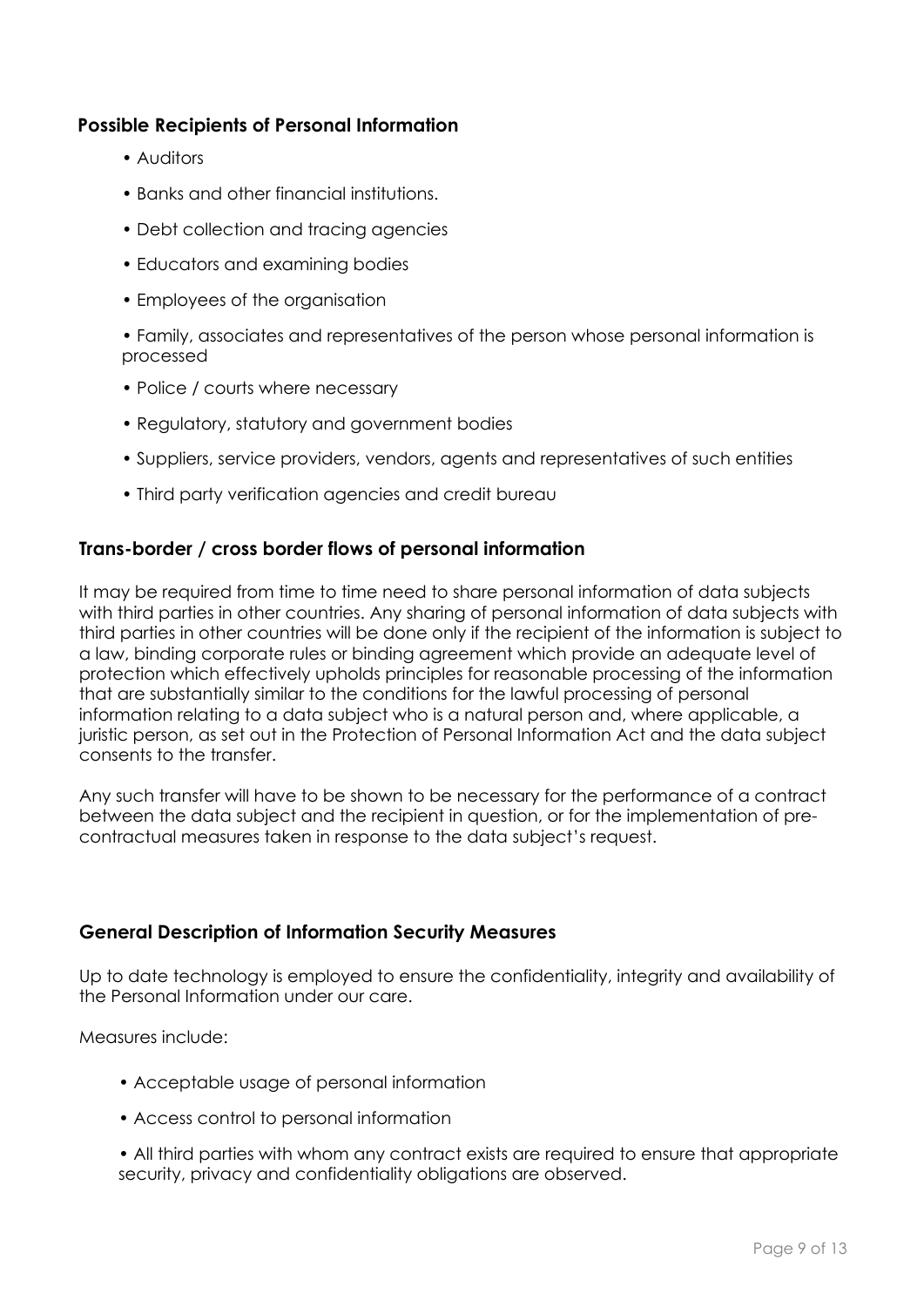• Computer and network security including Firewalls, Virus protection software and updated protocols

- Governance and regulatory compliance
- Logical and physical access control
- Physical security
- Training of staff members

We continuously establish and maintain appropriate, reasonable technical and organisational measures to ensure that the integrity of the Personal Information which may be in our possession or under our control, is secure and that such information is protected against unauthorised or unlawful processing, accidental loss, destruction or damage, alteration or access by having regard to the requirements set forth in law, in industry practice and generally accepted information security practices and procedures applicable.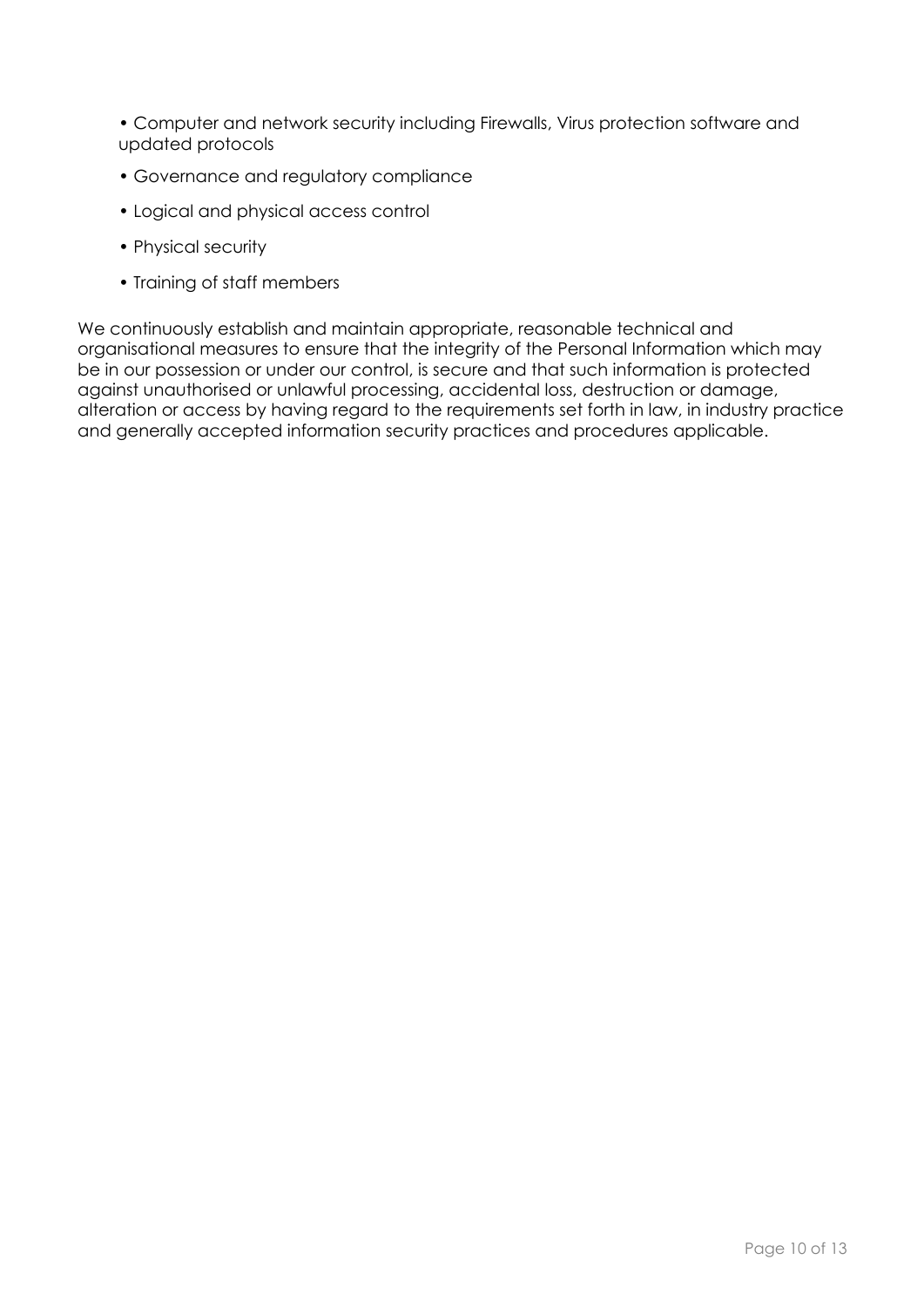## **7. INFORMATION REQUEST PROCEDURE**

- The requester must use the prescribed form to make the request for access to a record. The prescribed form is available from the Head of Business named in Section 2 above. The form is also available from the website of the Department of Justice and Constitutional Development at www.doj.gov.za
- The request must be made to the Head of Business named in Section 2 above. This request must be made to the address, fax number or electronic mail address of the business.
- The requester must provide sufficient detail on the request form to enable the Head of Business to identify the record and the requester. The requester should also indicate which form of access is required. The requester should also indicate if any other manner should be used to inform the requester. If this is the case, please furnish the necessary particulars to be so informed.
- The requester must identify the right that is sought to be exercised or to be protected and must provide an explanation of why the requested record is required for the exercise or protection of that right.
- If a request is made on behalf of another person, the requester must submit proof of the capacity in which the requester is making the request to the satisfaction of Head of Business aforesaid.
- The prescribed request fee must be attached.
- We will respond to your request within 30 days of receiving the request by indicating whether your request for access has been granted or denied.
- Please note that the successful completion and submission of a request for access form does not automatically allow the requestor access to the requested record.

Access will be granted to a record only if the following criteria are fulfilled:

- The record is required for the exercise or protection of any right; and
- The requestor complies with the procedural requirements set out in the Act relating to a request; and
- Access to the record is not refused in terms of any ground for refusal as contemplated in Chapter 4 of Part 3 of the Act.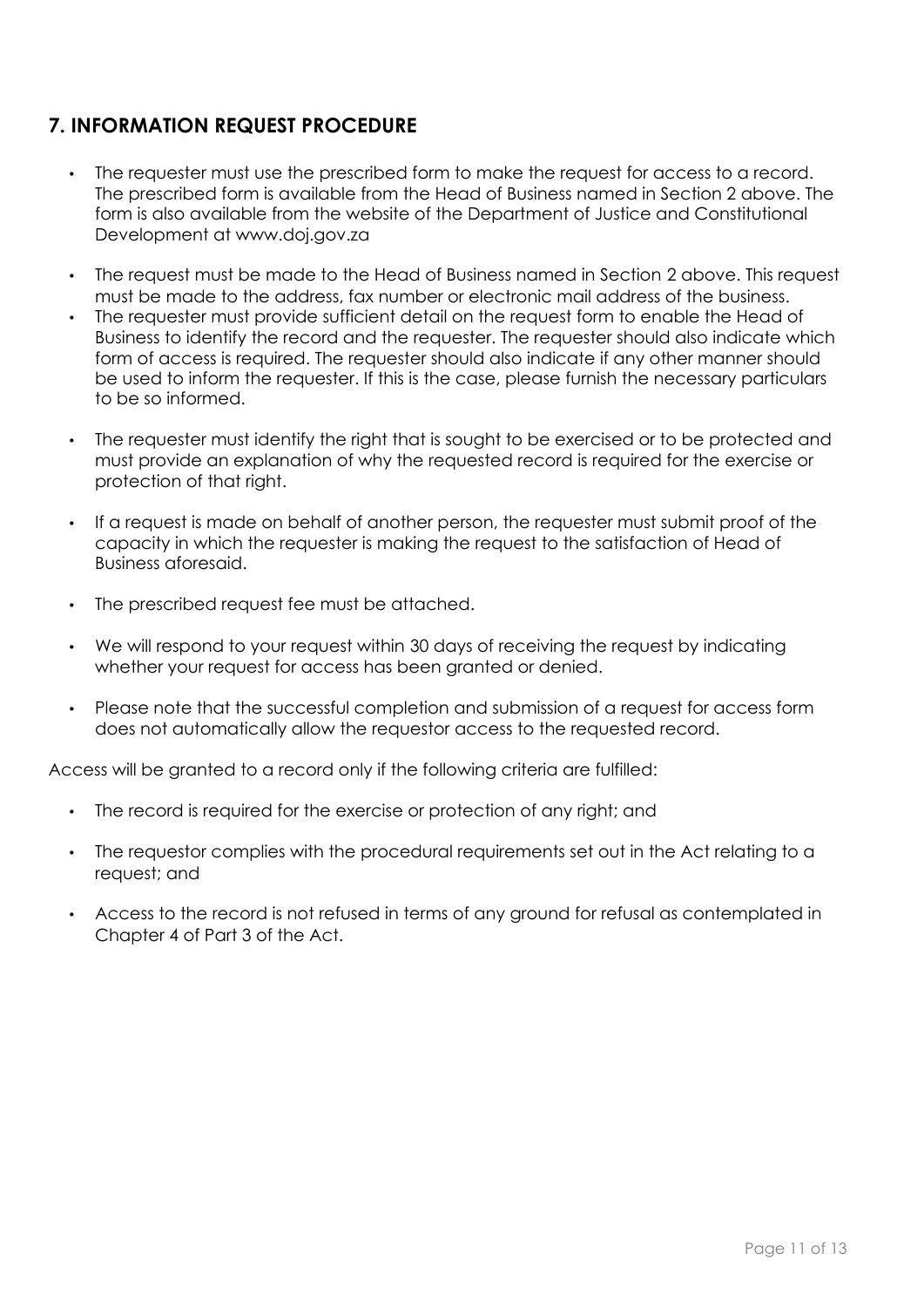## **8. DENIAL OF ACCESS**

Access to any record may be refused under certain limited circumstances. These include:

- The protection of personal information from unreasonable disclosure concerning any natural person;
- The protection of commercial information held concerning any third party (for example trade secrets);
- The protection of financial, commercial, scientific or technical information that may harm the commercial or financial interests of any third party;
- Disclosures that would result in a breach of a duty of confidence owed to a third party;
- Disclosures that would jeopardize the safety or life of an individual;
- Disclosures that would prejudice or impair the security of property or means of transport;
- Disclosures that would prejudice or impair the protection of a person in accordance with a witness protection scheme;
- Disclosures that would prejudice or impair the protection of the safety of the public;
- Disclosures that are privileged from production in legal proceedings unless the privilege has been waived;
- Disclosures of details of any computer programme;
- Disclosures that will put SA BUTCHERY TRAINING SCHOOL at a disadvantage in contractual or other negotiations or prejudice it in commercial competition;
- Disclosures of any record containing any trade secrets, financial, commercial, scientific, or technical information that would harm the commercial or financial interests of SA BUTCHERY TRAINING SCHOOL;
- Disclosures of any record containing information about research and development being carried out or about to be carried out by SA BUTCHERY TRAINING SCHOOL;

If access to a record or any other relevant information is denied, our response will include:

- Adequate reasons for the refusal; and
- Notice that you may lodge an application with the court against the refusal and the procedure including details of the period for lodging the application.